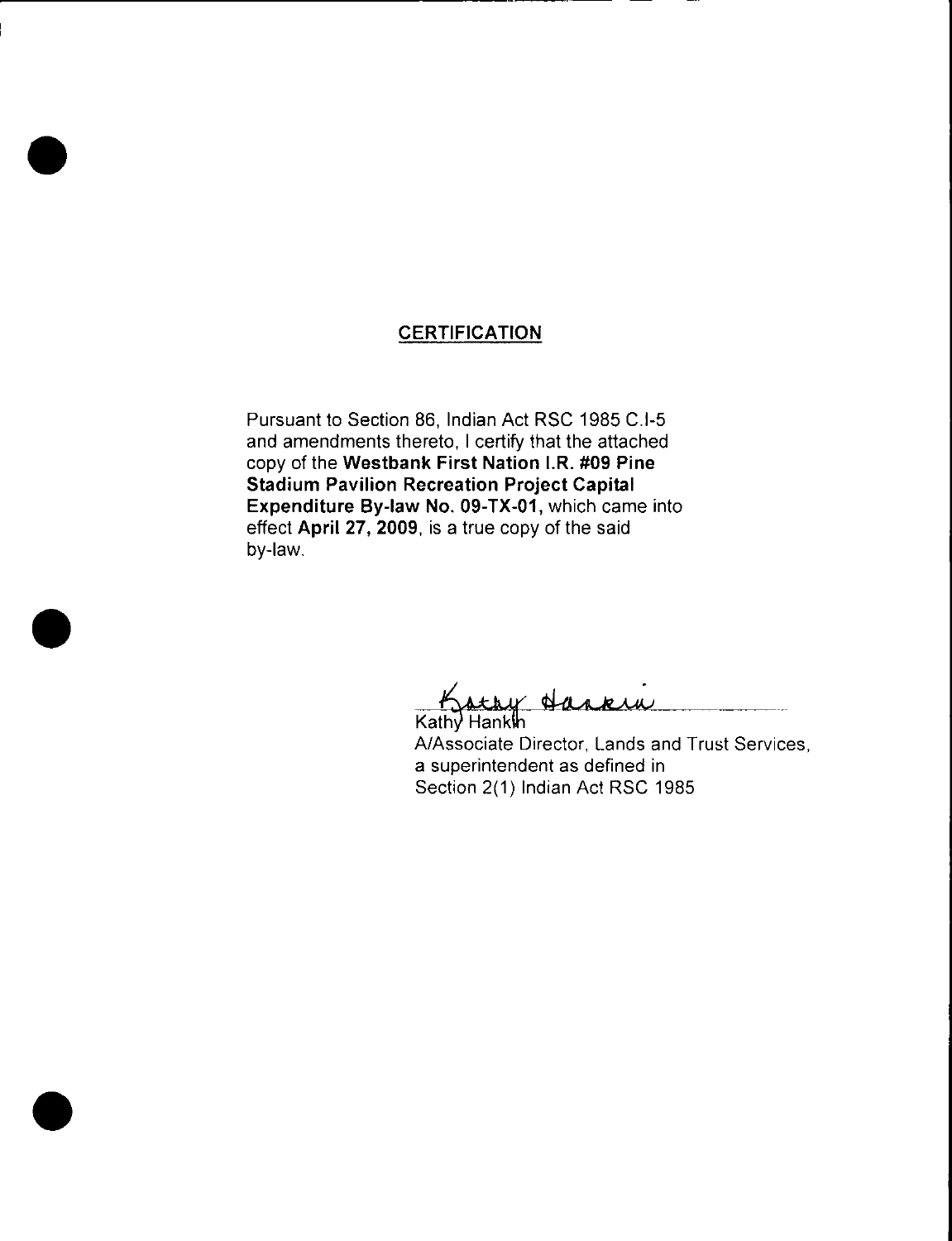Ministre des Affaires indiennes et du Nord canadien et interlocuteur federal aupres des Metis et des lndiens non inscrits



Minister of Indian Affairs and Northern Development and Federal Interlocutor for Métis and Non-Status Indians

Ottawa, Canada K1A OH4

I, the Minister of Indian Affairs and Northern Development, HEREBY APPROVE, pursuant to section 83 of the Indian Act, the following by -law made by the Westbank First Nation, in the Province of British Columbia, at a meeting held on the 16th day of March 2009.

Westbank First Nation I.R. #09 Pine Stadium Pavilion Recreation Project Capital Expenditure By -law No. 09 -TX -01

Dated at Ottawa, Ontario, this  $27^{18}$  day of  $4$  april 2009.

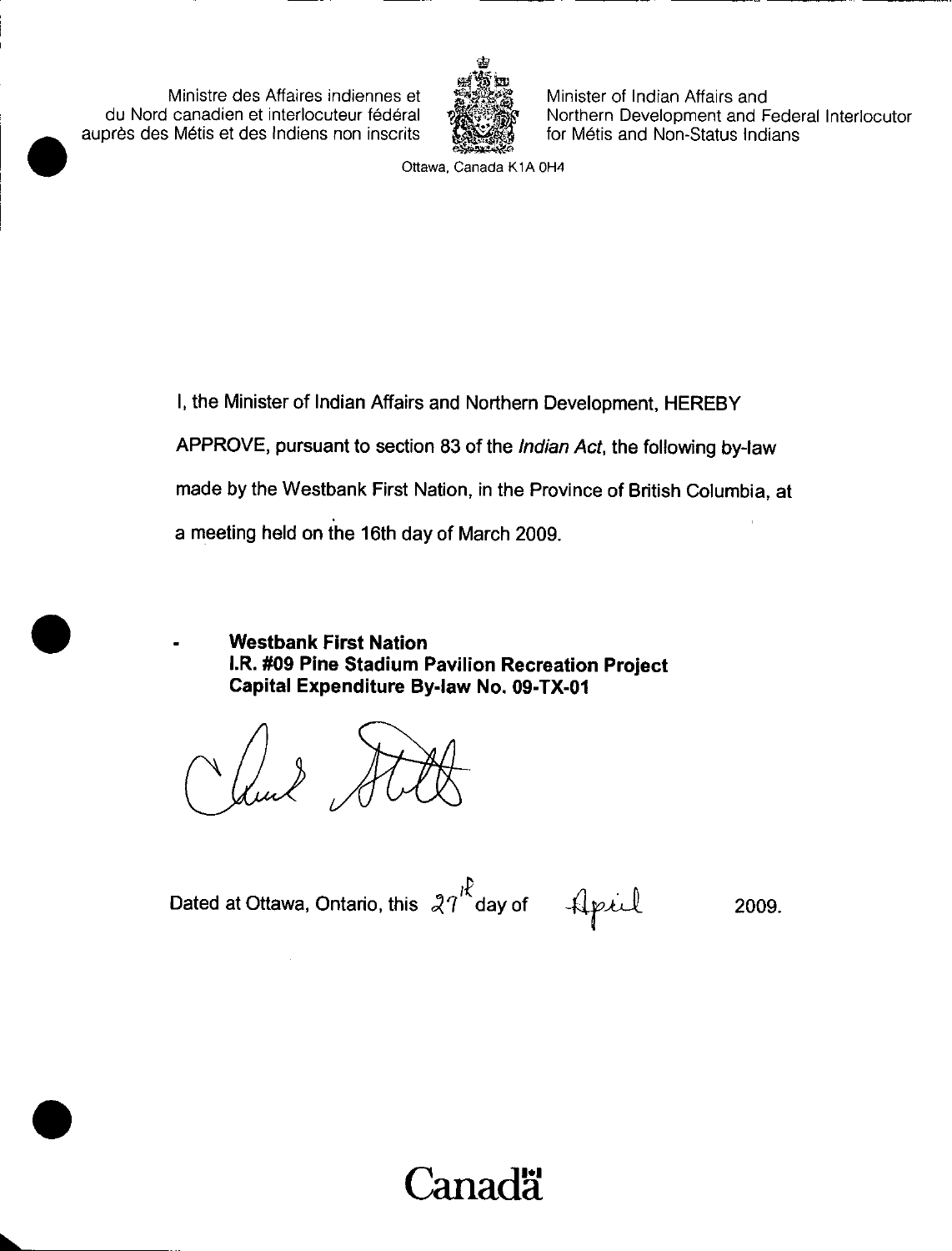

ADMINISTRATION **MEMORANDUM** 

#### DATE: MARCH 16, 2009

#### To: JIM MONTAIN DIRECTOR OF OPERATIONS

#### FROM: ERNEST JACK SURVEYOR OF TAXES

#### RE: IR NO.09 PINE STADIUM PAVILION RECREATION PROJECT CAPITAL EXPENDITURE BY-LAW 09-TX-01

#### BACKGROUND

Please find attached the following documents; draft of IR No.09 Pine Stadium Pavilion Recreation Project Capital Expenditure Bylaw 09-TX-01 with attached Schedule "A". This IR No.09 Pine Stadium Pavilion Recreation Project Capital Expenditure Bylaw 09-TX-01 has been reviewed by WFN Council Secretariat.

This Bylaw empowers Westbank First Nation to expend \$215,000.00 for design and construction of the IR No.09 Pine Stadium Pavilion Recreation Project.

A draft of this Bylaw will be presented to the Advisory Council meetings on March 03, 2009 for their perusal and input. Bylaw 09-TX-01 will receive first reading on February 09, 2009 and posted notice will be made on March 13, 2009 as per section 63.2 of the Westbank First Nation Constitution, Which requires the final draft law shall be posted at least 10 days before the Chief and Council meeting in <sup>a</sup> public area of the Westbank administration building.

#### RECOMMENDATION

That Westbank First Nation Chief and Council gave first reading to Westbank First Nation IR No.09 Pine Stadium Pavilion Recreation Project Capital Expenditure Bylaw 09-TX-01, on March 16, 2009.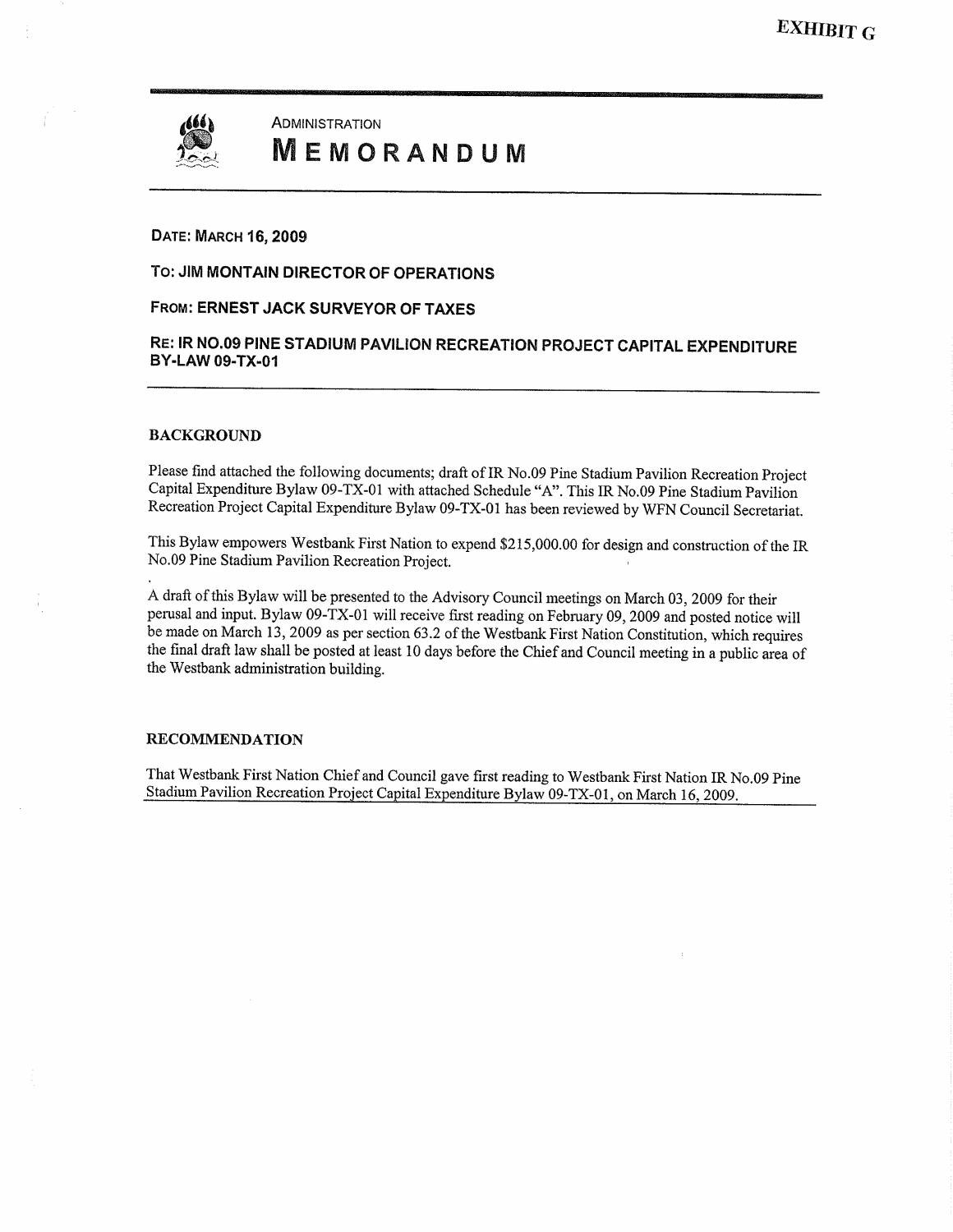## WESTBANK FIRST NATION IR# 09 PINE STADIUM PAVILION PROJECT CAPITAL EXPENDITURE BYLAW NO. 09-TX-01

To authorize the expenditure of <sup>a</sup> maximum of Two Hundred and Fifteen Thousand Dollars (\$215,000.00) from money raised pursuant to section 83(1) of the Indian Act, for the purpose of constructing the Pine Stadium Pavilion Project within the Tsinstikeptum Indian Reserve No.09.

#### WHEREAS

- A. Pursuant to Section 83(1) of the *Indian Act* and Westbank First Nation's inherent right of self-government, Westbank First Nation has enacted the Westbank First Nation Property Taxation By-law, 95-TX-08 (the "Taxation By-law");
- B. In accordance with section  $12(3)(l)$  of the Taxation By-law, Westbank First Nation annually deposits Ten (10%) percent of annual gross taxes in a cumulative capital projects fund (the "Cumulative Fund") to be used from time to time for such capital projects as may be authorized by separate by-law;
- C. Pursuant to the Westbank First Nation Expenditure By -law, 1995, amended by By-law 97-TX-03 (the "Expenditure By-law"), Westbank First Nation is authorized to expend moneys raised pursuant to the Taxation By -law for local purposes, including the provision of Local Services on Reserve and capital projects;
- D. The Council of Westbank First Nation deems it desirable and in the best interest of its members to advance funds to complete certain renovations to Pine Stadium, as set out in Schedule "A" to this by-law (the "Pine Stadium Pavilion Project");
- E. Westbank First Nation has estimated the total cost of construction of the Pine Stadium Pavilion Project to be not more than \$215,000.00.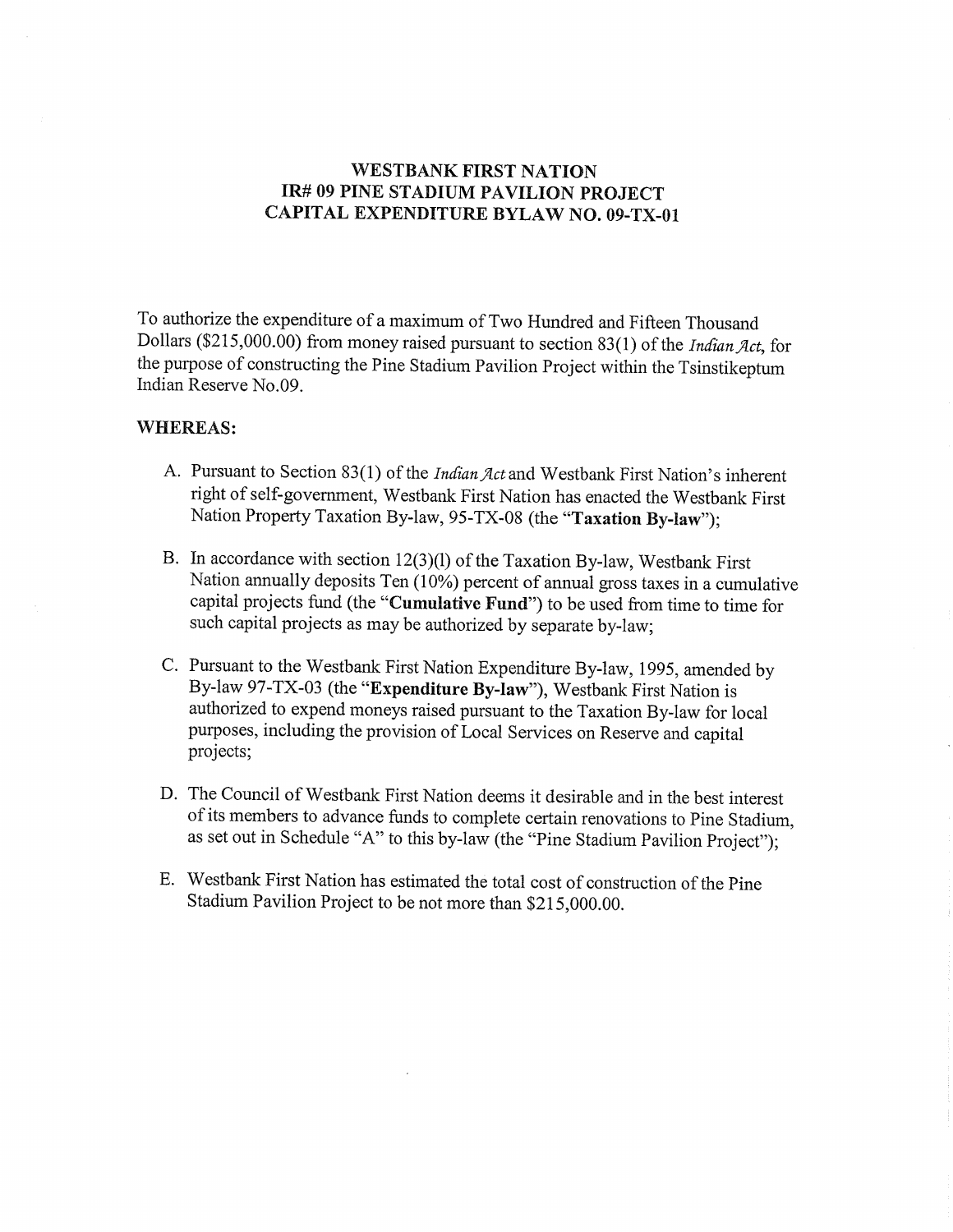NOW THEREFORE, THE Council of Westbank First Nation hereby enacts the following by-law;

#### SHORT TITLE

1. This By-law may be cited for all purposes as the I.R.#09 Pine Stadium Pavilion Project Capital Expenditure By-law No. 09-TX-01.

### EXPENDITURE AUTHORIZATION

- 2. Westbank First Nation hereby acknowledges that it is in the best interests of the members of Westbank First Nation to construct the Pine Stadium Pavilion Project as summarized in Schedule "A" to this by-law.
- 3. Westbank First Nation hereby approves the expenditure of not more than Two as summarized in schedule A to this by-law.<br>Westbank First Nation hereby approves the expenditure of not more than Two<br>Hundred and Fifteen Thousand (\$215,000.00) Dollars from the Cumulative Fund<br>for the purposes of designi for the purposes of designing and constructing the Pine Stadium Pavilion Project (the "Project Funds").
- 4. Westbank First Nation also authorizes the expenditure of all or <sup>a</sup> portion of the Project Funds to acquire all such lands, easements, rights-of-way, licences, permits, rights and authorities as may be required or desirable for or in connection with the construction of the Pine Stadium Pavilion Project.
- 5. Any of the Project Funds not expended on the Pine Stadium Pavilion Project or incidental costs related thereto, Will be reimbursed to and deposited in the Cumulative Fund upon completion of the Pine Stadium Pavilion Project.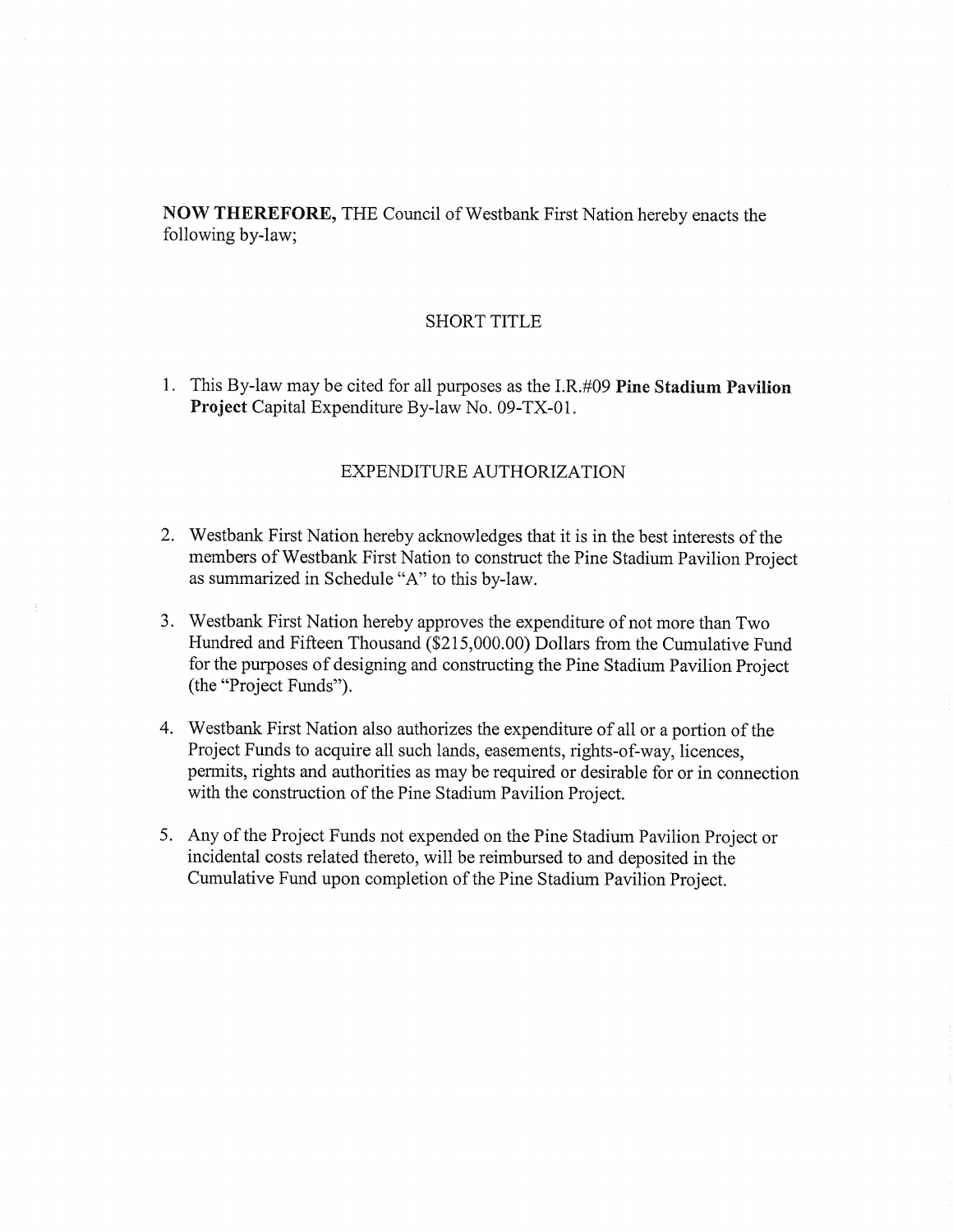#### EFFECTIVE

This By -law comes into full force and effect upon approval by the Minister of Indian and Northern Affairs.

BE IT HEREBY RESOLVED AND AGREED: that this By-law, entitled the Westbank First Nation IR No.09 Pine Stadium Pavilion Recreation Project Bylaw No. 09-TX-01 is hereby:

Read for the first time by Council of Westbank First Nation at <sup>a</sup> duly convened meeting held on the  $9^{\circ}$  day of February 2009.

Exempt from second reading pursuant to section 50.9 of the Westbank First Nation Constitution.

Read a third time by Council of the Westbank First Nation at a duly convened meeting held on the  $16<sup>th</sup>$  day of March 2009

Bert Louie

Councillor Larry Derrickson

Councillor Brian Eli Councillor Loretta Swite

 $Count$ 

 $\mathbf{t}$ 

illor Mike De Guevara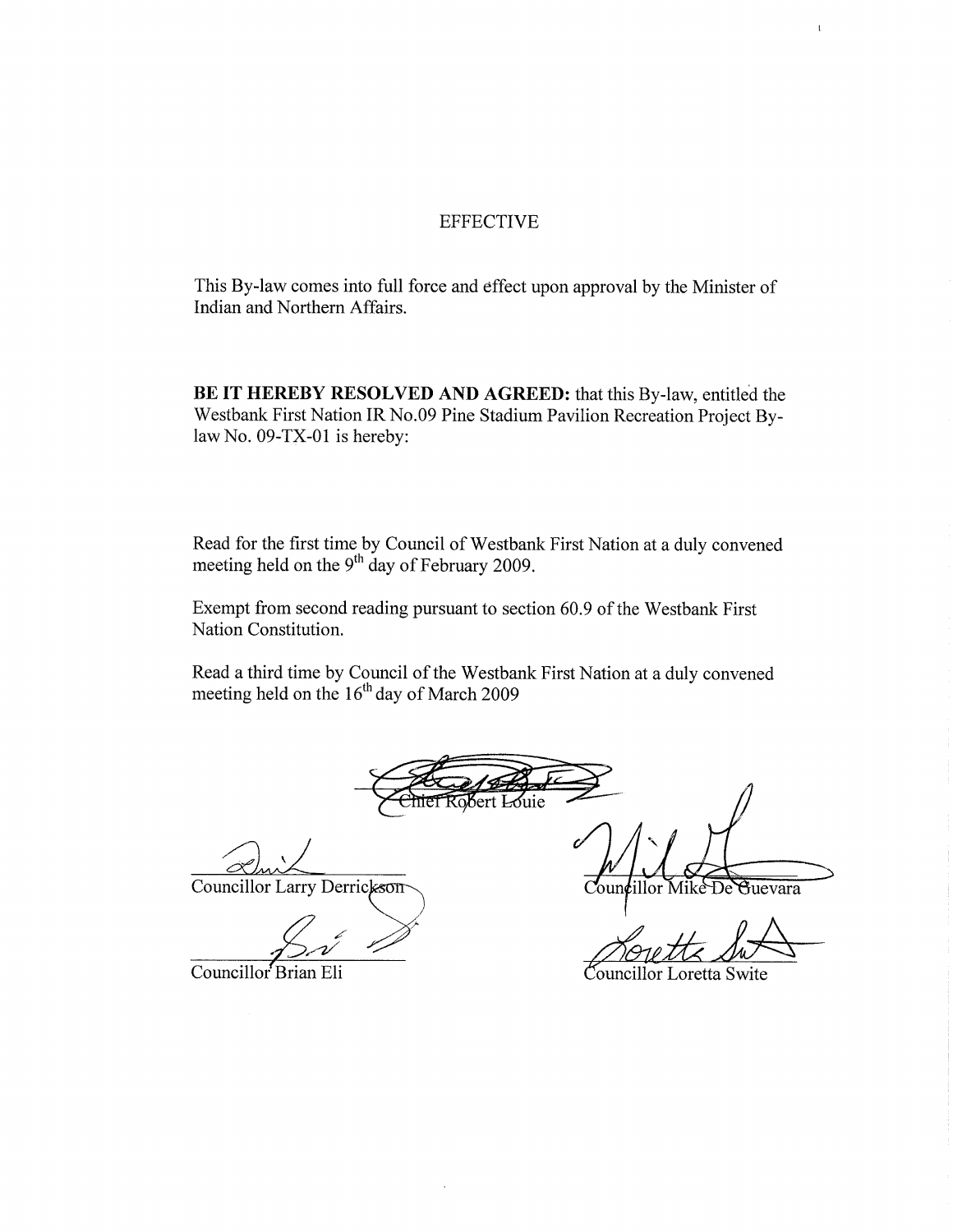# SCHEDULE "A"

# Pine Stadium Pavilion Project

| <b>ITEM</b>              | WFN (LGS)         | YEAR OF            |  |
|--------------------------|-------------------|--------------------|--|
|                          | LOCAL             | <b>EXPENDITURE</b> |  |
|                          | <b>GOVERNMENT</b> |                    |  |
|                          | <b>SERVICES</b>   |                    |  |
| Stage $I$ – planning     | 5,000.00<br>\$    | 2009               |  |
| Stage II - detail design | 6,752.00<br>\$    | 2009               |  |
| Stage III - construction | \$203,248.00      | 2009               |  |
|                          |                   |                    |  |
| <b>TOTAL</b>             | \$215,000.00      |                    |  |